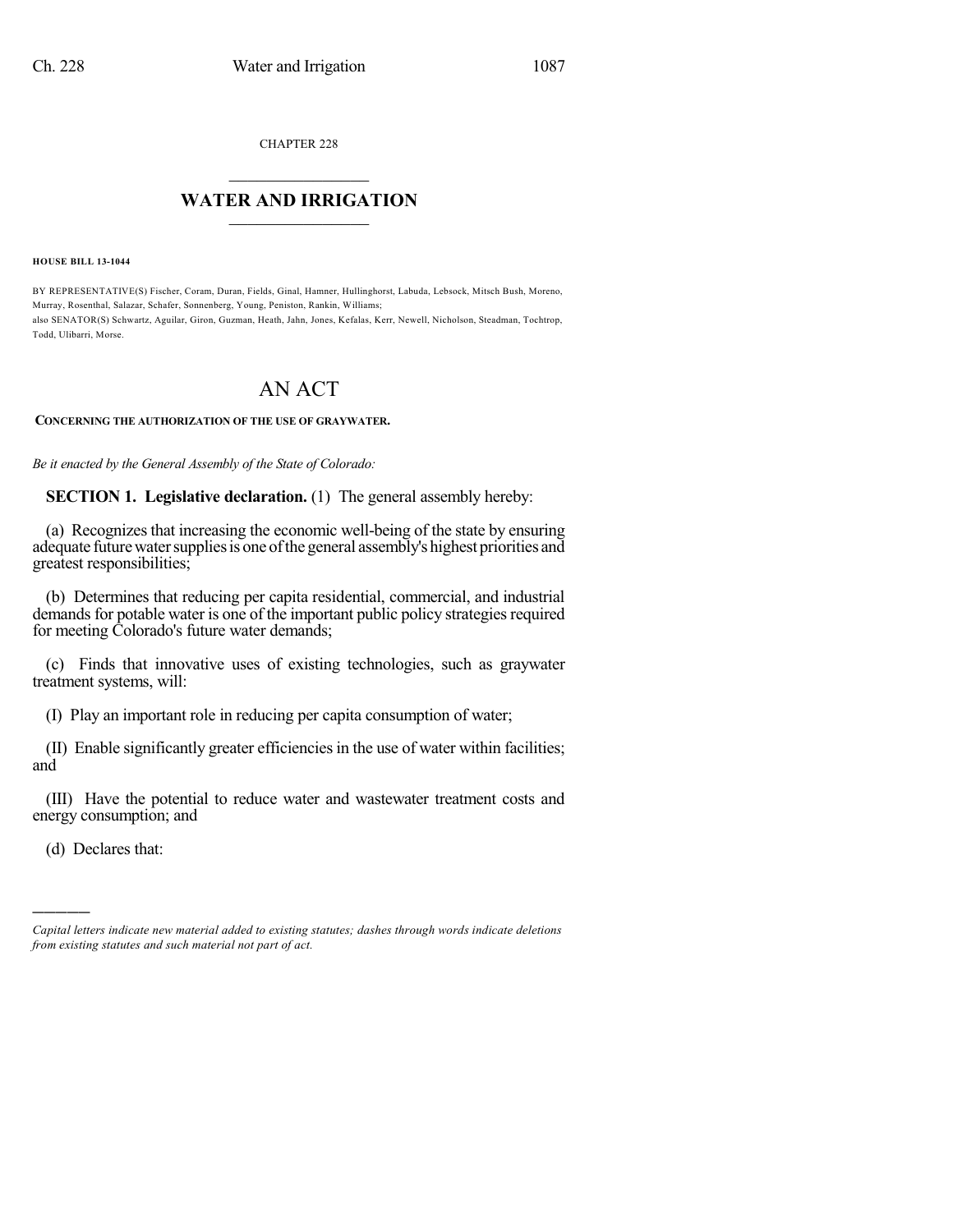(I) The greater public interestisserved bypoliciesthat promote greater efficiency in the first use of water within residential, commercial, and industrial facilities; and

(II) Policies allowing the use of graywater systems, while preserving the health, safety, and welfare of Coloradans, represent one strategy available for achieving greater efficiency in the use of the state's vital water resources.

**SECTION 2.** In Colorado Revised Statutes, 25-8-103, **add** (8.3) and (8.4) as follows:

**25-8-103. Definitions.** As used in this article, unless the context otherwise requires:

(8.3) "GRAYWATER" MEANS THAT PORTION OF WASTEWATER THAT, BEFORE BEING TREATED OR COMBINED WITH OTHER WASTEWATER, IS COLLECTED FROM FIXTURES WITHIN RESIDENTIAL, COMMERCIAL, OR INDUSTRIAL BUILDINGS OR INSTITUTIONAL FACILITIES FOR THE PURPOSE OF BEING PUT TO BENEFICIAL USES AUTHORIZED BY THE COMMISSION IN ACCORDANCE WITH SECTION  $25-8-205$  (1) (g). SOURCES OF GRAYWATER MAY INCLUDE DISCHARGES FROM BATHROOM AND LAUNDRY ROOM SINKS, BATHTUBS, SHOWERS, LAUNDRY MACHINES, AND OTHER SOURCES AUTHORIZED BY RULE. GRAYWATER DOES NOT INCLUDE THE WASTEWATER FROM TOILETS, URINALS, KITCHEN SINKS, DISHWASHERS, OR NONLAUNDRY UTILITY SINKS. GRAYWATER MUST BE COLLECTED IN A MANNER THAT MINIMIZES HOUSEHOLD WASTES, HUMAN EXCRETA, ANIMAL OR VEGETABLE MATTER, AND CHEMICALS THAT ARE HAZARDOUS OR TOXIC, AS DETERMINED BY THE COMMISSION.

(8.4) "GRAYWATER TREATMENT WORKS" MEANS AN ARRANGEMENT OF DEVICES AND STRUCTURES USED TO:

(a) COLLECT GRAYWATER FROM WITHIN A BUILDING OR A FACILITY; AND

(b) TREAT, NEUTRALIZE, OR STABILIZE GRAYWATER WITHIN THE SAME BUILDING OR FACILITY TO THE LEVEL NECESSARY FOR ITS AUTHORIZED USES.

**SECTION 3.** In Colorado Revised Statutes, 25-8-205, **add** (1) (g) as follows:

**25-8-205. Control regulations.** (1) The commission may promulgate control regulations for the following purposes:

(g)(I) TO DESCRIBE REQUIREMENTS,PROHIBITIONS,AND STANDARDS FOR THE USE OF GRAYWATER FOR NONDRINKING PURPOSES, TO ENCOURAGE THE USE OF GRAYWATER, AND TO PROTECT PUBLIC HEALTH AND WATER QUALITY.

(II) GRAYWATER MAY BE USED ONLY IN AREAS WHERE THE LOCAL CITY,CITY AND COUNTY,OR COUNTY HAS ADOPTED AN ORDINANCE OR RESOLUTION APPROVING THE USE OF GRAYWATER PURSUANT TO SECTION  $30-11-107$  (1) (kk) OR  $31-15-601$  (1) (m), C.R.S. THE CITY, CITY AND COUNTY, OR COUNTY THAT HAS ADOPTED AN ORDINANCE OR RESOLUTION APPROVING THE USE OF GRAYWATER PURSUANT TO SECTION 30-11-107 (1) (kk) OR 31-15-601 (1) (m), C.R.S., HAS EXCLUSIVE ENFORCEMENT AUTHORITY REGARDING COMPLIANCE WITH THE ORDINANCE OR RESOLUTION.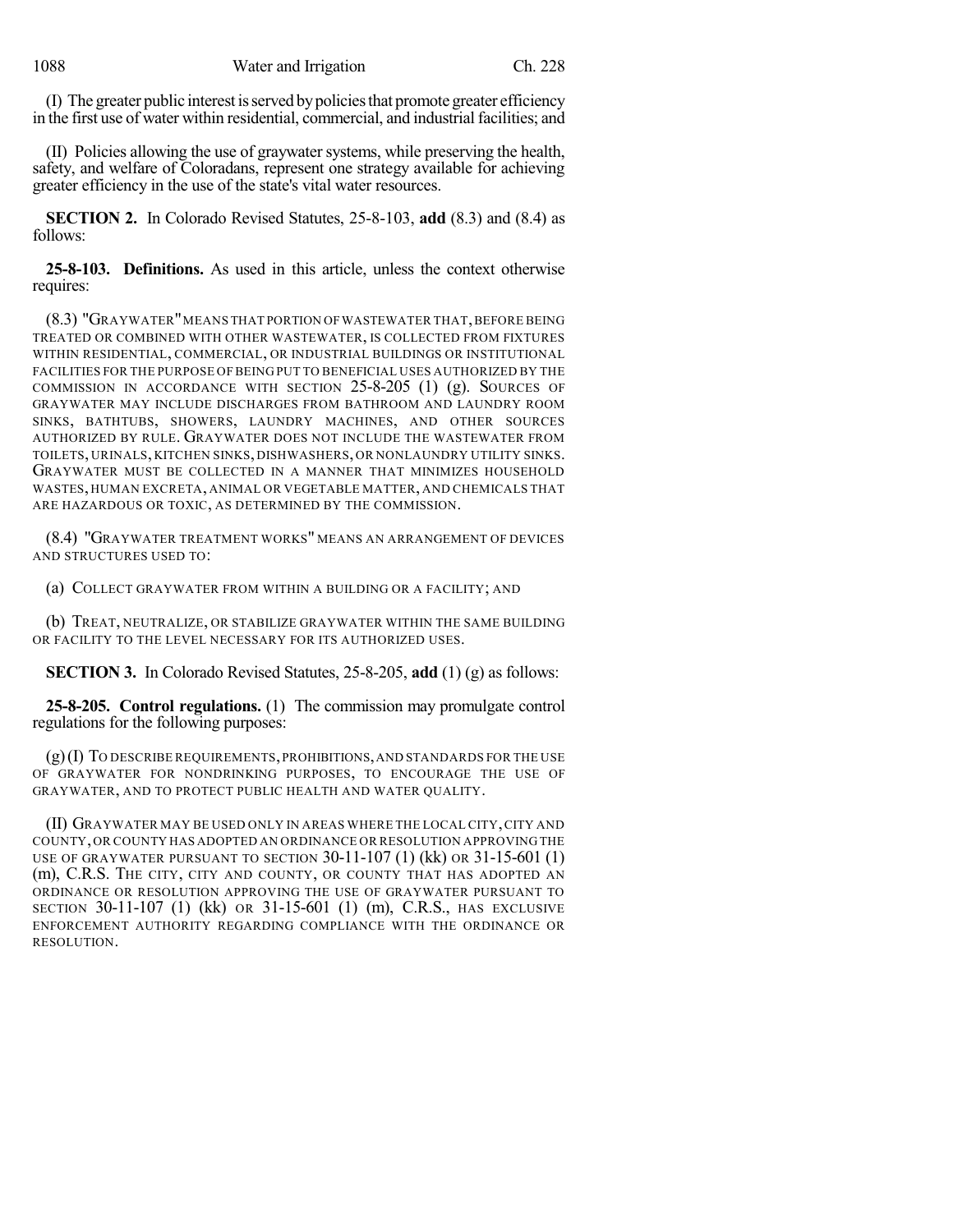#### Ch. 228 Water and Irrigation 1089

(III) USE OF GRAYWATER SHALL BE ALLOWED ONLY IN ACCORDANCE WITH THE TERMS AND CONDITIONS OF THE DECREES, CONTRACTS, AND WELL PERMITS APPLICABLE TO THE USE OF THE SOURCE WATER RIGHTS OR SOURCE WATER AND ANY RETURN FLOWS THEREFROM, AND NO USE OF GRAYWATER SHALL BE ALLOWED THAT WOULD NOT BE ALLOWED UNDER SUCH DECREES, CONTRACTS, OR PERMITS IF THE GRAYWATER ORDINANCE OR RESOLUTION DID NOT EXIST.

(IV) A LOCAL CITY, CITY AND COUNTY, OR COUNTY MAY ONLY AUTHORIZE THE USE OF GRAYWATER IN ACCORDANCE WITH FEDERAL, STATE, AND LOCAL REQUIREMENTS.

**SECTION 4.** In Colorado Revised Statutes, 30-11-107, **add** (1) (kk) as follows:

**30-11-107. Powers of the board.** (1) The board of county commissioners of each county has power at any meeting:

(kk) (I) TO ADOPT A RESOLUTION TO AUTHORIZE, IN CONSULTATION WITH THE LOCAL BOARD OF HEALTH, LOCAL PUBLIC HEALTH AGENCIES, AND ANY WATER AND WASTEWATER SERVICE PROVIDERS SERVING THE COUNTY, THE USE OF GRAYWATER, AS DEFINED IN SECTION 25-8-103 (8.3), C.R.S., IN COMPLIANCE WITH ANY REGULATION ADOPTED PURSUANT TO SECTION 25-8-205 (1) (g), C.R.S., AND TO ENFORCE COMPLIANCE WITH THE BOARD'S RESOLUTION.

(II) BEFORE ADOPTING A RESOLUTION TO AUTHORIZE THE USE OF GRAYWATER PURSUANT TO SUBPARAGRAPH (I) OF THIS PARAGRAPH (kk), A BOARD OF COUNTY COMMISSIONERS IS ENCOURAGED TO ENTER INTO A MEMORANDUM OF UNDERSTANDING WITH THE LOCAL BOARD OF HEALTH, LOCAL PUBLIC HEALTH AGENCIES, AND ANY WATER AND WASTEWATER SERVICE PROVIDERS SERVING THE COUNTY CONCERNING GRAYWATER USAGE AND THE PROPER INSTALLATION AND OPERATION OF GRAYWATER TREATMENT WORKS, AS DEFINED IN SECTION 25-8-103 (8.4), C.R.S.

**SECTION 5.** In Colorado Revised Statutes, 31-15-601, **add** (1) (m) as follows:

**31-15-601. Building and fire regulations - emission performance standards required.** (1) The governing bodies of municipalities have the following powers in relation to building and fire regulations:

(m) (I) TO ADOPT AN ORDINANCE TO AUTHORIZE, IN CONSULTATION WITH THE LOCAL BOARD OF HEALTH, LOCAL PUBLIC HEALTH AGENCIES, AND ANY WATER AND WASTEWATER SERVICE PROVIDERS SERVING THE MUNICIPALITY, THE USE OF GRAYWATER, AS DEFINED IN SECTION 25-8-103 (8.3),C.R.S., IN COMPLIANCE WITH ANY REGULATION ADOPTED PURSUANT TO SECTION  $\tilde{25}$ -8-205(1)(g), C.R.S., AND TO ENFORCE COMPLIANCE WITH THE GOVERNING BODY'S ORDINANCE.

(II) BEFORE ADOPTING AN ORDINANCE TO AUTHORIZE THE USE OF GRAYWATER PURSUANT TO SUBPARAGRAPH (I) OF THIS PARAGRAPH (m), THE MUNICIPAL GOVERNING BODY IS ENCOURAGED TO ENTER INTO A MEMORANDUM OF UNDERSTANDING WITH THE LOCAL BOARD OF HEALTH, LOCAL PUBLIC HEALTH AGENCIES, AND ANY WATER AND WASTEWATER SERVICE PROVIDERS SERVING THE MUNICIPALITY CONCERNING GRAYWATER USAGE AND THE PROPER INSTALLATION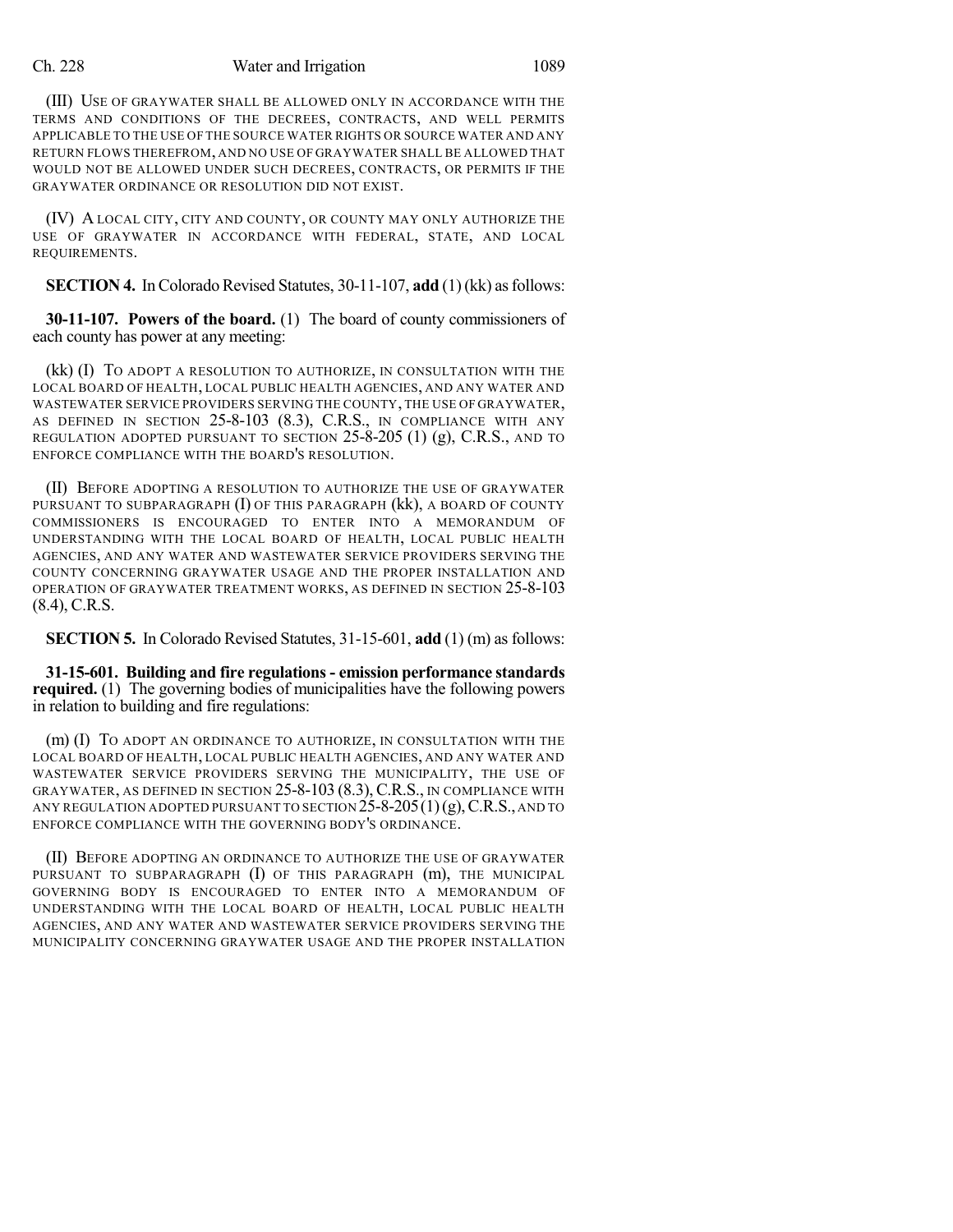AND OPERATION OF GRAYWATER TREATMENT WORKS, AS DEFINED IN SECTION 25-8-103 (8.4), C.R.S.

**SECTION 6.** In Colorado Revised Statutes, 37-90-105, **amend** (7); and **add** (8) as follows:

**37-90-105. Small capacity wells.** (7) (a) The board of any ground water A GROUNDWATER management district has the authority to MAY adopt rules that further restrict the issuance of small capacity well permits and use of rooftop precipitation collection systems OR GRAYWATER TREATMENT WORKS. In addition, the board of any ground water A GROUNDWATER management district has the authority to MAY adopt rules that expand the acre-foot limitations for small capacity wells set forth in this section. However, in no event THE BOARD OF A GROUNDWATER MANAGEMENT DISTRICT shall NOT ALLOW an annual volume of more than eighty acre-feet be allowed for any small capacity well.

(b) THE BOARD MAY INSTITUTE ITS rules adopted by the board may be instituted only after a public hearing. Notice THE BOARD SHALL PUBLISH NOTICE of such THE hearing, shall be published. Such notice shall state STATING the time and place of the hearing and describe DESCRIBING, in general terms, the rules proposed. Within sixty days after such THE hearing, the board shall announce the rules adopted and shall cause PUBLISH notice of such THE action. to be published. In addition, the board shall mail, within five days after the adoption of the rules, a copy of the rules to the state engineer.

(c) Any party adversely affected or aggrieved by such a rule may, not later than thirty days after the last date of publication, initiate judicial review in accordance with the provisions of section  $24-4-106$ , C.R.S.; except that venue for such judicial review shall OF THE RULE MUST be in the district court for the county in which the office of the ground water GROUNDWATER management district is located.

(8) APERSON WITHDRAWING WATER FROM A WELL PURSUANT TO PARAGRAPH (a) OR  $(c)$  OF SUBSECTION  $(1)$  OF THIS SECTION MAY USE GRAYWATER THROUGH USE OF A GRAYWATER TREATMENT WORKS, AS THOSE TERMS ARE DEFINED IN SECTION 25-8-103 (8.3) AND (8.4), C.R.S., IN COMPLIANCE WITH THE REQUIREMENTS OF SECTION  $25$ -8-205 (1) (g), C.R.S. ANY LIMITATIONS ON USE SET FORTH IN THE WELL PERMIT APPLY TO THE USE OF GRAYWATER.

**SECTION 7.** In Colorado Revised Statutes, 37-90-107, **add** (5.5) as follows:

**37-90-107. Application for use of groundwater - publication of notice conditional permit - hearing on objections - well permits.** (5.5) A PERSON WITHDRAWING WATER FROM A WELL PURSUANT TO SUBSECTION (3)OF THIS SECTION MAY USE GRAYWATER THROUGH USE OF A GRAYWATER TREATMENT WORKS, AS THOSE TERMS ARE DEFINED IN SECTION 25-8-103 (8.3) AND (8.4), C.R.S., IN COMPLIANCE WITH THE REQUIREMENTS OF SECTION  $25-8-205$  (1) (g), C.R.S. ANY LIMITATIONS ON USE SET FORTH IN THE WELL PERMIT, OR IN THE PROVISIONS OF ANY APPROVED REPLACEMENT PLAN, APPLY TO THE USE OF GRAYWATER.

**SECTION 8.** In Colorado Revised Statutes, 37-90-137, **add** (15) as follows: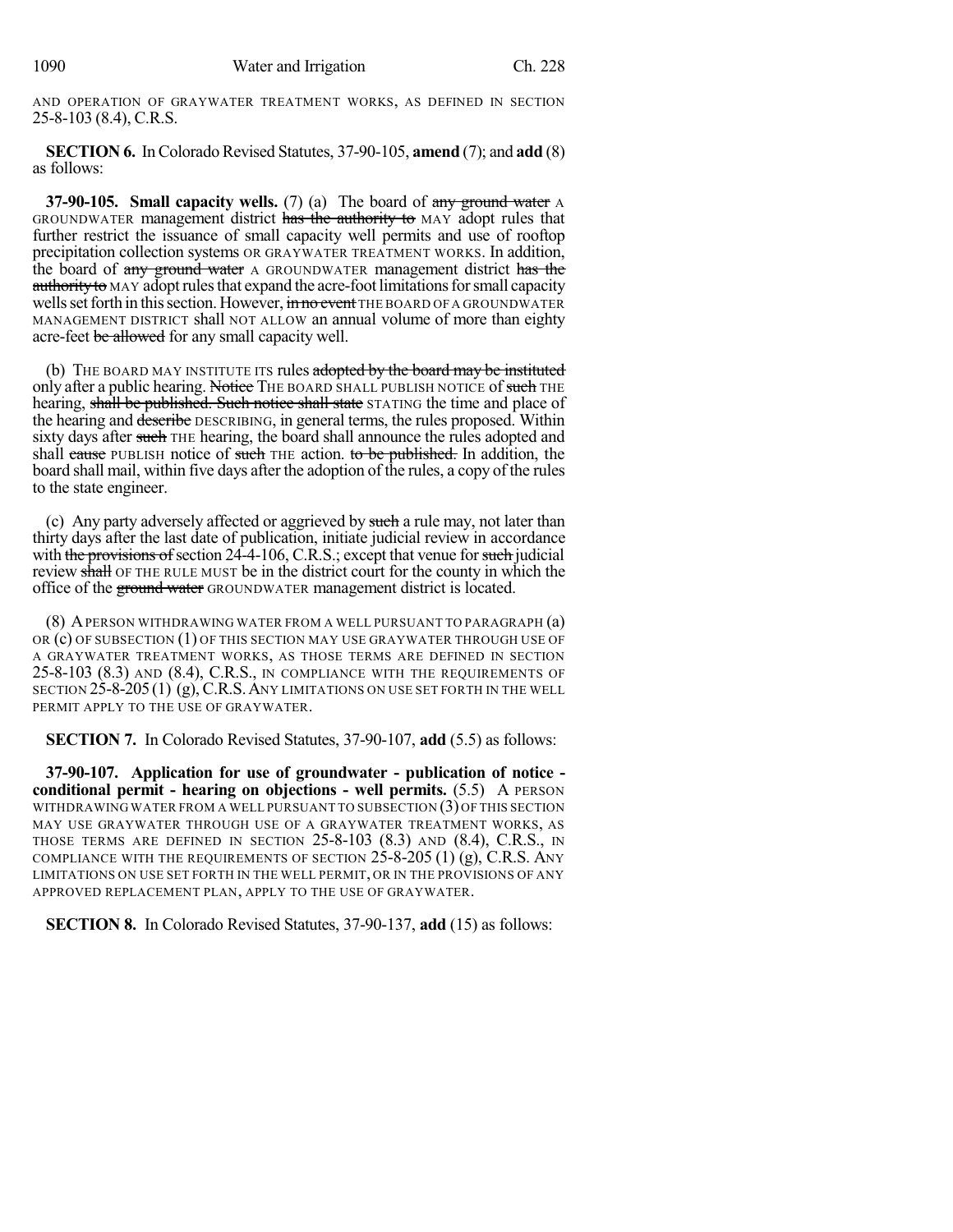#### Ch. 228 Water and Irrigation 1091

**37-90-137. Permits to construct wells outside designated basins - fees permit no groundwater right - evidence - time limitation - well permits- rules - repeal.** (15) A PERSON WITHDRAWING WATER FROM A WELL PURSUANT TO SUBSECTION (1)OR (4)OF THIS SECTION MAY USE GRAYWATER THROUGH THE USE OF A GRAYWATER TREATMENT WORKS, AS THOSE TERMS ARE DEFINED IN SECTION 25-8-103 (8.3) AND (8.4), C.R.S., IN COMPLIANCE WITH THE REQUIREMENTS OF SECTION  $25-8-205(1)(g)$ , C.R.S. ANY LIMITATIONS ON USE SET FORTH IN THE WELL PERMIT, AND THE PROVISIONS OF ANY DECREED PLAN FOR AUGMENTATION, APPLY TO THE USE OF GRAYWATER.

**SECTION 9.** In Colorado Revised Statutes, 37-92-102, **add** (7) as follows:

**37-92-102. Legislative declaration - basic tenets of Colorado water law.** (7) WATER USERS SERVED BY A PROVIDER OF MUNICIPAL OR INDUSTRIAL WATER SUPPLIES MAY USE GRAYWATER AND INSTALL GRAYWATER TREATMENT WORKS, AS THOSE TERMS ARE DEFINED IN SECTION 25-8-103 (8.3) AND (8.4), C.R.S., IF:

(a) THE USE OF GRAYWATER IS LIMITED TO THE CONFINES OF THE OPERATION THAT GENERATES THE GRAYWATER;

(b) GRAYWATER IS USED FOR PURPOSES THAT ARE PERMISSIBLE UNDER THE MUNICIPALITY'S OR WATER DISTRICT'S WATER RIGHTS; AND

(c) GRAYWATER IS USED IN COMPLIANCE WITH THE REQUIREMENTS OF SECTION 25-8-205 (1) (g), C.R.S.

**SECTION 10.** In Colorado Revised Statutes, 37-92-602, **add** (1.5) as follows:

**37-92-602. Exemptions - presumptions - legislative declaration.** (1.5) A PERSON WITHDRAWING WATER FROM A WELL PURSUANT TO THIS SECTION MAY USE GRAYWATER THROUGH USE OF A GRAYWATER TREATMENT WORKS, AS THOSE TERMS ARE DEFINED IN SECTION 25-8-103 (8.3) AND (8.4), C.R.S., IN COMPLIANCE WITH THE REQUIREMENTS OF SECTION  $25$ -8-205 (1) (g), C.R.S. ANY LIMITATIONS ON USE SET FORTH IN THE WELL PERMIT APPLY TO THE USE OF GRAYWATER.

**SECTION 11.** In Colorado Revised Statutes, 12-58-101, **add** (3) as follows:

**12-58-101. Legislative declaration.**(3) THE GENERAL ASSEMBLY ENCOURAGES THE EXAMINING BOARD OF PLUMBERS TO ADOPT AND INCORPORATE BY REFERENCE APPENDIX C OF THE INTERNATIONAL PLUMBING CODE (I.P.C.), 2009 EDITION, PROMULGATED BY THE INTERNATIONAL CODE COUNCIL, FIRST PRINTING (JANUARY 2009), OR THE GRAYWATER PROVISIONS WITHIN A NEWER EDITION OF THE I.P.C., WHETHER THE PROVISIONS ARE CONTAINED IN APPENDIX C OR ELSEWHERE.

**SECTION 12. No appropriation.** The general assembly has determined that this act can be implemented within existing appropriations, and therefore no separate appropriation of state moneys is necessary to carry out the purposes of this act.